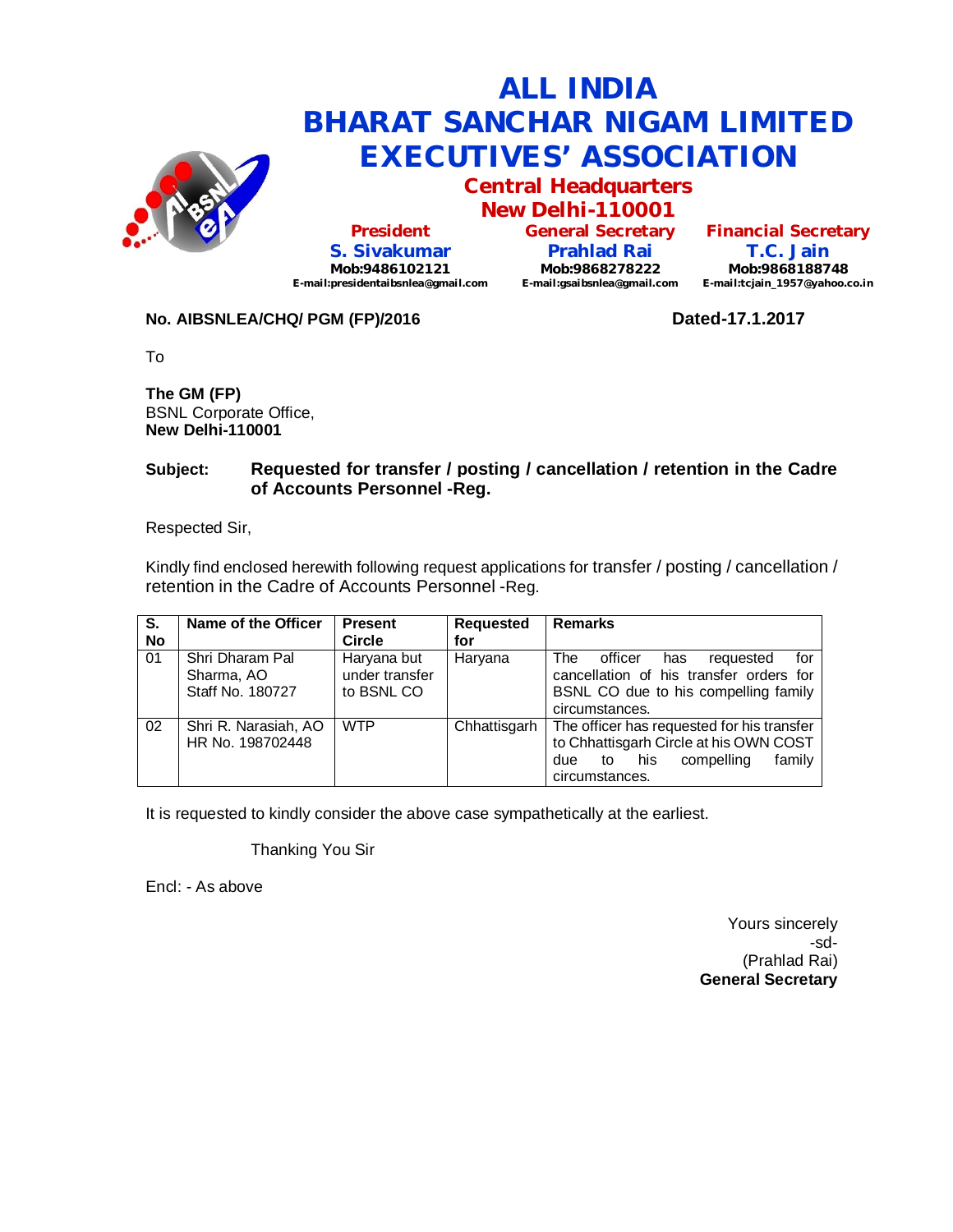

**Central Headquarters New Delhi-110001**

**President S. Sivakumar Mob:9486102121 E-mail:presidentaibsnlea@gmail.com**

**General Secretary Prahlad Rai Mob:9868278222 E-mail:gsaibsnlea@gmail.com**

**Financial Secretary T.C. Jain Mob:9868188748 E-mail:tcjain\_1957@yahoo.co.in**

### **No. AIBSNLEA/CHQ/ GM (FP)/2016 Dated-17.1.2017**

To

**The GM (FP)** BSNL Corporate Office, **New Delhi-110001** 

### **Subject: Requested for transfer / posting / cancellation / retention in the Cadre of Accounts Personnel -Reg.**

Respected Sir,

Kindly find enclosed herewith following request applications for transfer / posting / cancellation / retention in the Cadre of Accounts Personnel -Reg.

| S.        | Name of the Officer    | <b>Present</b> | <b>Requested</b> | <b>Remarks</b>                                |
|-----------|------------------------|----------------|------------------|-----------------------------------------------|
| <b>No</b> |                        | <b>Circle</b>  | for              |                                               |
| 01        | Shri M.                | <b>ITPC</b>    | <b>ITPC</b>      | his<br>officer has<br>The<br>requested<br>tor |
|           | Veerabhadraiah,        | Hyderabad but  | Hyderabad        | re-allotment of his transfer on promotion     |
|           | CAO                    | under transfer | / AP Circle /    | to ITPC Hyderabad / AP Circle / MP            |
|           | <b>Staff No. 88548</b> | to NE-II on    | MP Circle        | Circle on promotion as DGM (Ad-hoc)           |
|           |                        | promotion      |                  | family<br>compelling<br>his<br>due<br>to      |
|           |                        |                |                  | circumstances.                                |

It is requested to kindly consider the above case sympathetically at the earliest.

Thanking You Sir

Encl: - As above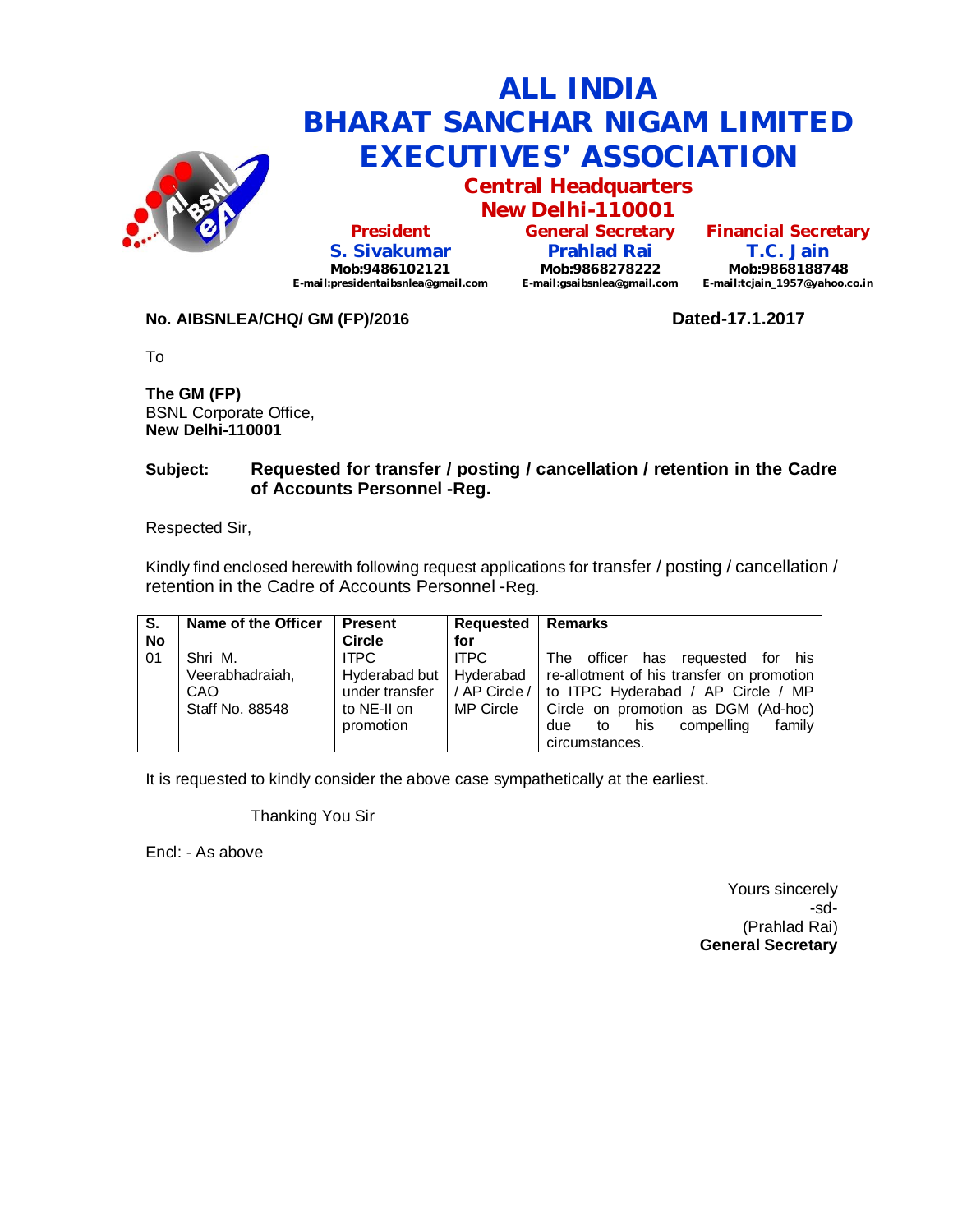

**Central Headquarters New Delhi-110001**

**President S. Sivakumar Mob:9486102121 E-mail:presidentaibsnlea@gmail.com**

**General Secretary Prahlad Rai Mob:9868278222 E-mail:gsaibsnlea@gmail.com E-mail:tcjain\_1957@yahoo.co.in**

**Financial Secretary T.C. Jain Mob:9868188748**

### **No. AIBSNLEA/CHQ/ GM (FP)/2016 Dated-17.1.2017**

To

**The GM (FP)** BSNL Corporate Office, **New Delhi-110001** 

#### **Subject: Requested for transfer / posting / cancellation / retention in the Cadre of Accounts Personal-Reg.**

Respected Sir,

Kindly find enclosed herewith following request applications for transfer / posting / cancellation / retention in the Cadre of Accounts Personal-Reg.

| S.<br>No | Name of the Officer | I Present<br><b>Circle</b> | <b>Requested</b><br>for | Remarks                                    |
|----------|---------------------|----------------------------|-------------------------|--------------------------------------------|
| -01      | Shri Maya Prakesh   | <b>Bihar</b>               | UP(E)                   | The officer has requested for his transfer |
|          | Mishra, DGM (F)     |                            |                         | to UP (E) Circle at his OWN COST due to    |
|          | HR No. 198107602    |                            |                         | his compelling family Circumstances.       |

It is requested to kindly consider the above case sympathetically at the earliest.

Thanking You Sir

Encl: - As above